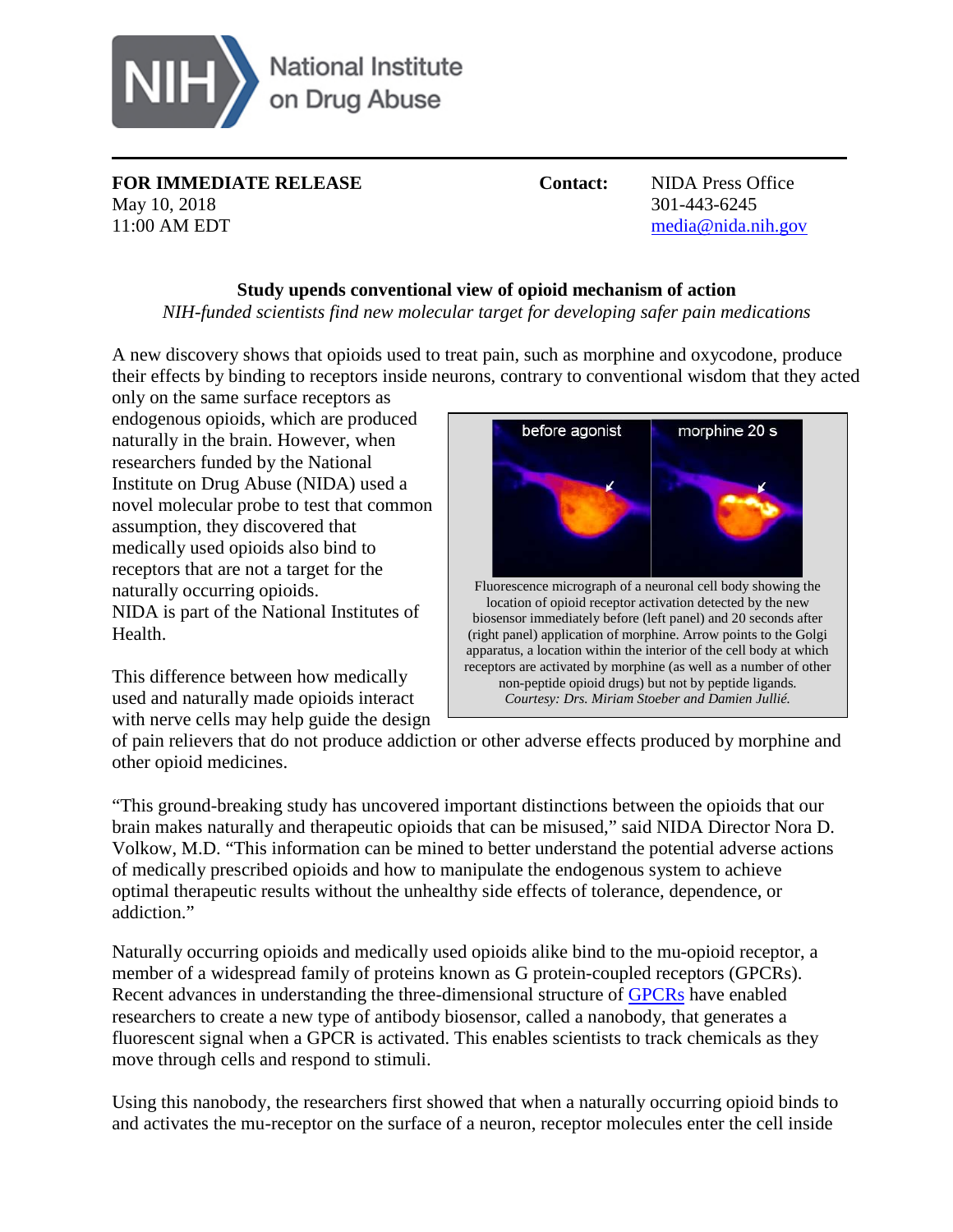what is known as an endosome. There, the mu-receptor remains activated over a period of several minutes, which itself was a new discovery, since it was believed that the opioid receptor is only activated on the surface of nerve cells. Proteins that interact with receptors on the cell surface control all sorts of biological processes and provide targets for therapeutic intervention.

With opioid medications, however, the researchers made two additional discoveries. First, there are large differences across a range of clinically relevant opioid drugs in how strongly they induce receptor activation in endosomes. Second, the opioid drugs uniquely induce rapid nanobody signaling, within tens of seconds, in an internal cellular structure known as the Golgi apparatus in the main body of the neuron. Further investigation showed that therapeutic opioids also uniquely activate mu-opioid receptors in related structures, known as Golgi outposts, in the long, branched structures of neurons.

Based on these findings, the researchers hypothesize that current medically used opioids distort the normal time and spatial sequence of mu-opioid receptor activation and signaling. This distortion may provide the mechanistic link that explains the undesired side effects of opioid medicines suggests new avenues for designing agents that do not produce addiction or other adverse effects associated with these drugs.

"This new biosensor opens our eyes to a previously unknown level of diversity and specificity in the cellular actions of opioids," said Dr. Miriam Stoeber, the study's first author. Dr. Mark von Zastrow, senior author of the study, added, "We were surprised to see that drugs such as morphine activate opioid receptors in a location at which naturally occurring opioids do not."

Article

• Stoeber, et al. A genetically encoded biosensor reveals location bias of opioid drug action. May 10, 2018, *Neuron*. [DOI: 10.1016/j.neuron.2018.04.021](http://www.cell.com/neuron/fulltext/S0896-6273(18)30329-5) ###

**About the National Institute on Drug Abuse (NIDA):** The National Institute on Drug Abuse (NIDA) is a component of the National Institutes of Health, U.S. Department of Health and Human Services. NIDA supports most of the world's research on the health aspects of drug use and addiction. The Institute carries out a large variety of programs to inform policy, improve practice, and advance addiction science. Fact sheets on the health effects of drugs and information on NIDA research and other activities can be found at [www.drugabuse.gov,](https://www.drugabuse.gov/in-english) which is now compatible with your smartphone, iPad or tablet. To order publications in English or Spanish, call NIDA's DrugPubs research dissemination center at 1-877-NIDA-NIH or 240-645- 0228 (TDD) or email requests to  $drugpubs@nida.nih.gov$ . Online ordering is available at [drugpubs.drugabuse.gov.](https://drugpubs.drugabuse.gov/) NIDA's media guide can be found at [www.drugabuse.gov/publications/media-guide/dear-journalist,](https://www.drugabuse.gov/publications/media-guide/dear-journalist) and its easy-to-read website can be found at [www.easyread.drugabuse.gov.](http://www.easyread.drugabuse.gov/) You can follow NIDA on [Twitter](https://twitter.com/NIDAnews) and [Facebook.](https://www.facebook.com/NIDANIH)

**About the National Institutes of Health (NIH)**: NIH, the nation's medical research agency, includes 27 Institutes and Centers and is a component of the U.S. Department of Health and Human Services. NIH is the primary federal agency conducting and supporting basic, clinical, and translational medical research, and is investigating the causes, treatments, and cures for both common and rare diseases. For more information about NIH and its programs, visit [www.nih.gov.](http://www.nih.gov/)